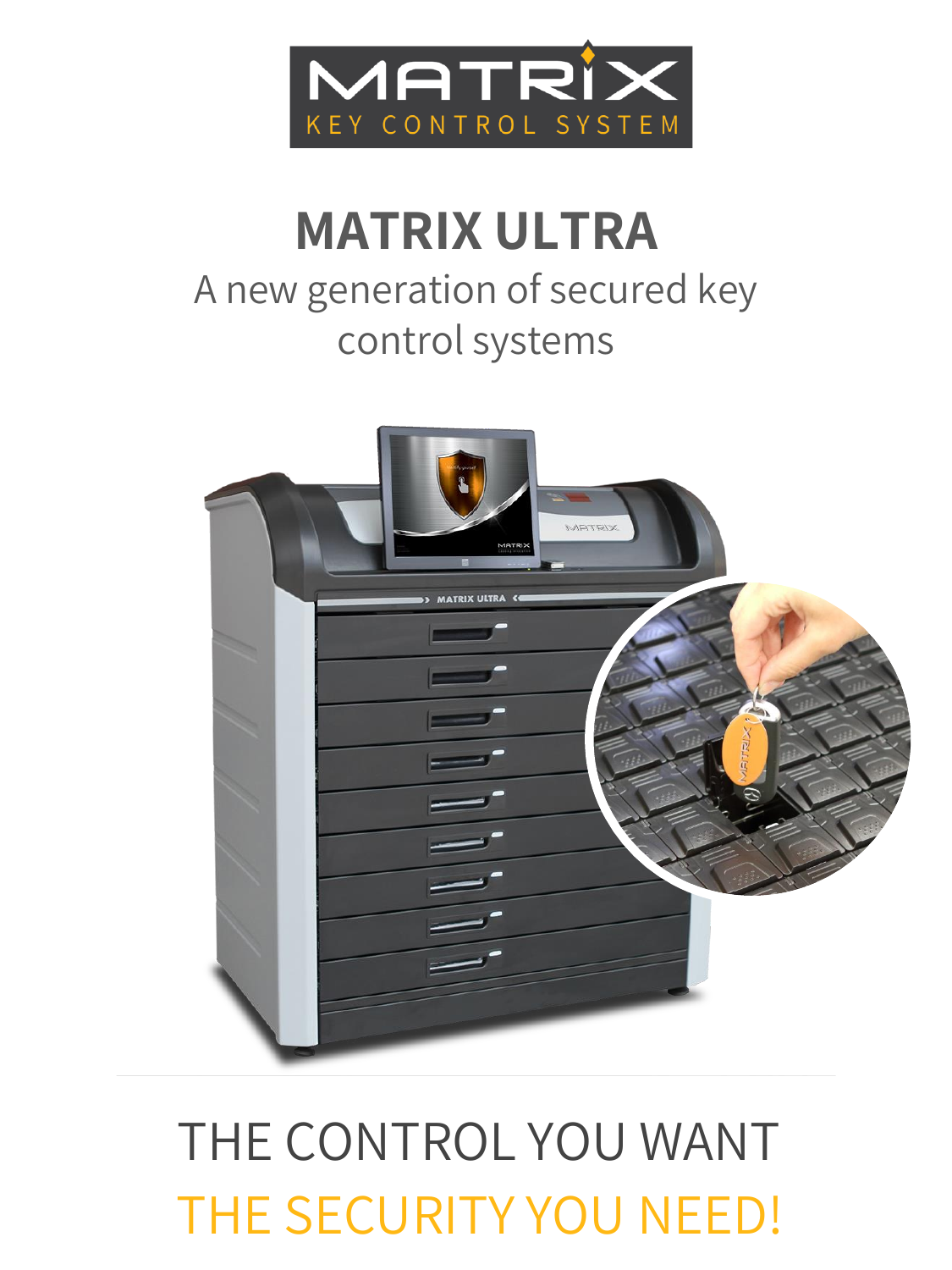#### **MATRIX ULTRA**

MATRIX ULTRA is the worlds largest capacity key control system which allows you to secure and control up to 1,782 keys in a single unit instead of chained units that takes valuable floor space

Unlike other systems where anyone who opens the front door can tamper or steal any key in the cabinet, MATRIX protects each key in a separate locked compartment with no ability to access without manager permissions

In addition, every operation made is video recorded for future monitoring

MATRIX software contains many advanced and unique features allowing you to stay in full control over keys usage in your organization

The system arrives with a large 17" touch monitor and voice guidance as standard making the operation extremely easy





- ✓ *Up to 1,782 keys*  ✓ *Sealed compartments*
- ✓ *Video records*
- ✓ *Real time alerts*
- ✓ *Easy to use*
- ✓ *Voice guidance*
- ✓ *Remote connection*
- ✓ *DMS integration*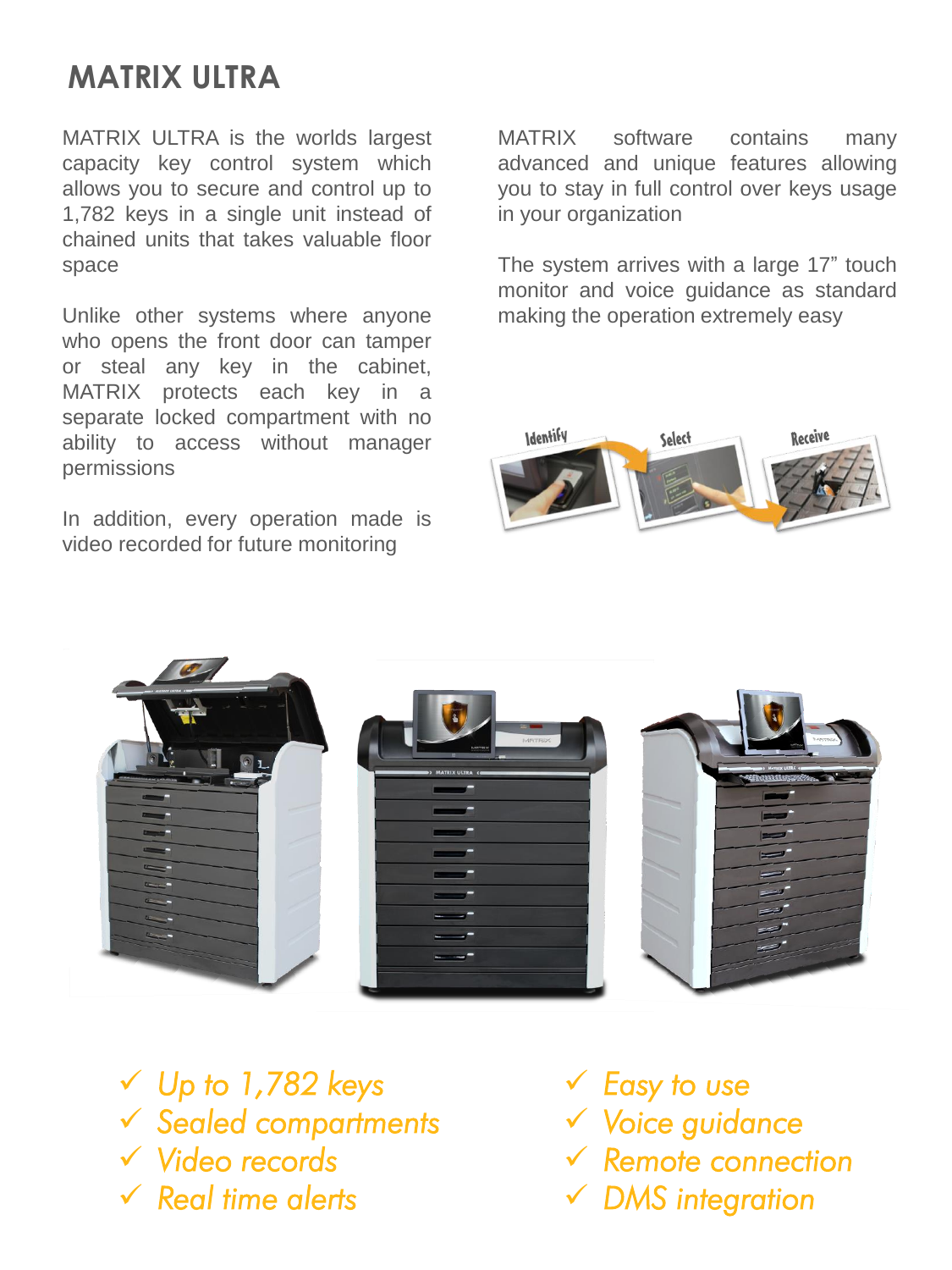#### SYSTEM SPECIFICATION

Dimensions (WxHxD): 45.3x57.1x27.6 inches (115.1x145x70cm) Weight: 450-1100 Ib (200-500 kg) Monitor: 17" PC: HP UPS (included) Operating system: Win 10 2x USB 3.0 2 x USB 2.0 Internet connection (RJ-45) Manual override Color: Black and silver Power: 110-230V Safety & EMC: UL, CE Optional: Biometric reader / RFID reader / video camera Bin size (100A for keys): 3.9x1.5x1.6 inch (100x39x42mm) 18 additional bins size optional

#### **Installation requirements**

Straight surface One power outlet (110-230V) Internet connection (for online mode)



Disconnect panel before lifting the unit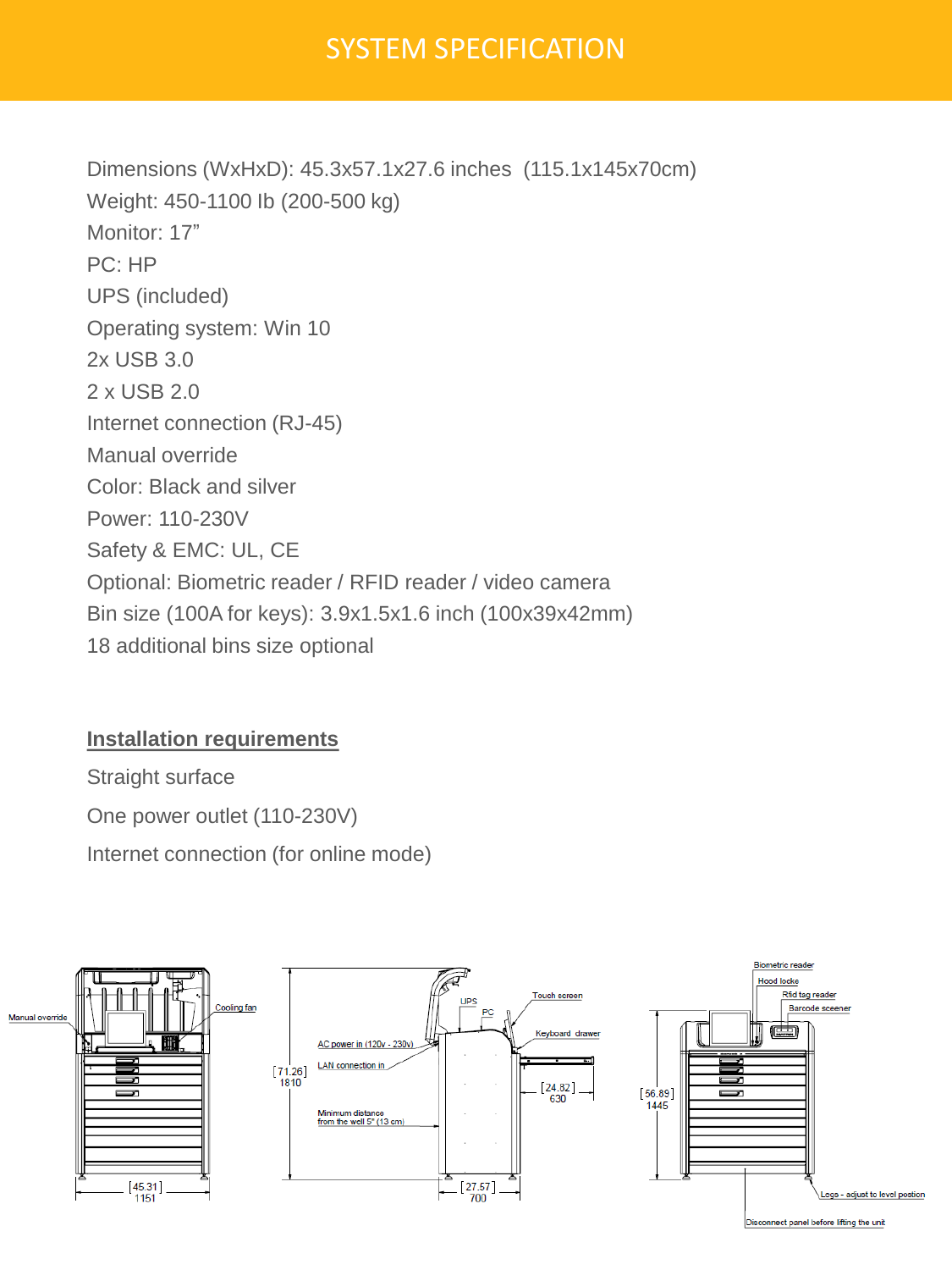*"The Matrix Key System has been fantastic - the level of support has been beyond compare"*

*Rob Girouard, Mercedes Silver Star*



*"MATRIX is nothing like any other key cabinet! It gives us peace of mind knowing our keys are protected" Kelly G McNeil, Sunset Chevrolet / Ford / trucks*



*"I remember that my first reaction was WOW!!! I know other key systems but this is something else" Quinn Binkley, Harmony Honda*

*"MATRIX allows us to manage our keys in a very effective manner. This is a mandatory item for all dealers" Rob Kieswetter, Kieswetter Mazda*



*"MATRIX is truly the best key management system I've seen" Jonathan Eltes, Mercedes-Benz Brampton*